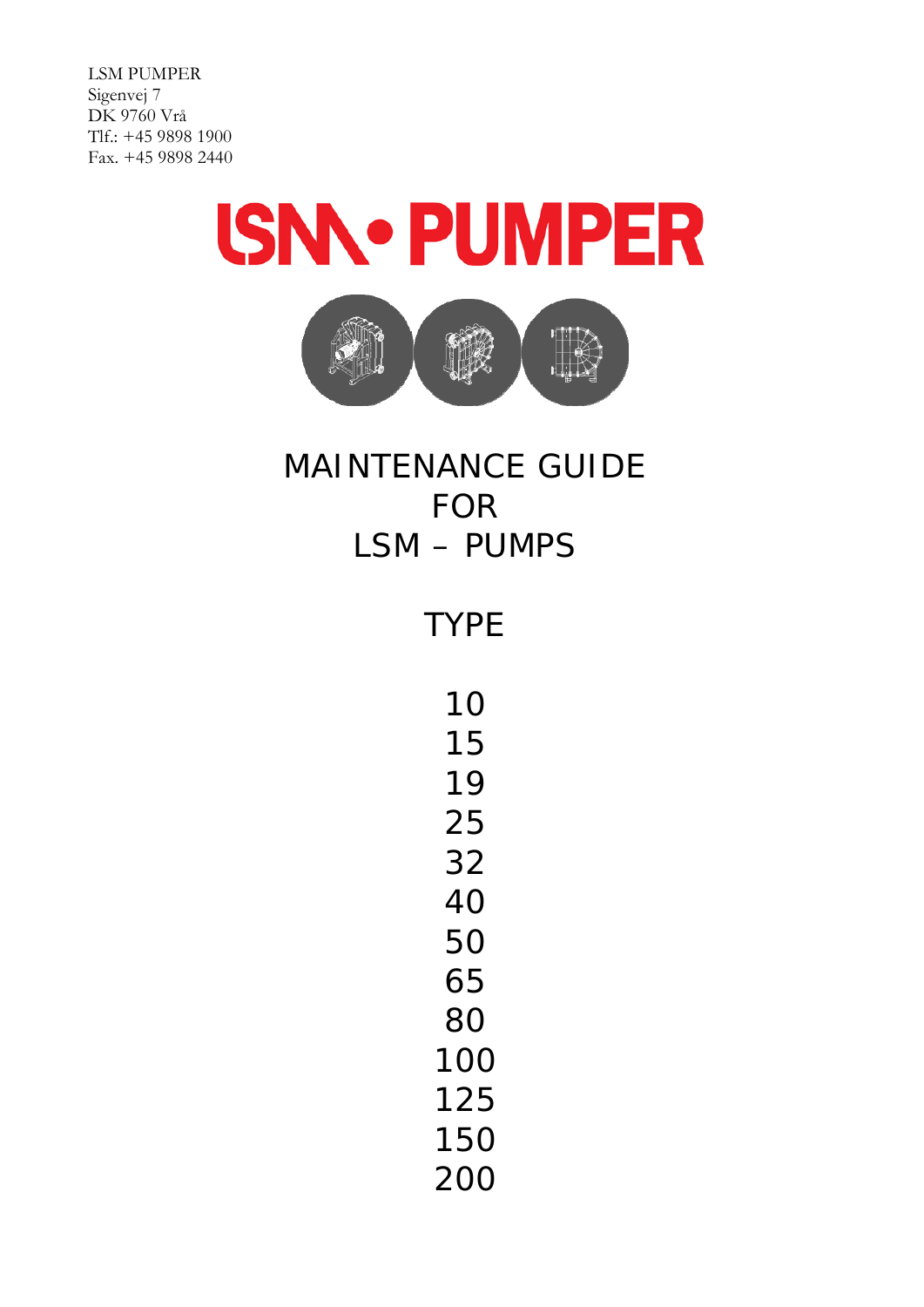# Index

| Preventive maintenance<br><u> 1989 - Johann Stoff, amerikansk politiker (d. 1989)</u> |     |
|---------------------------------------------------------------------------------------|-----|
|                                                                                       |     |
|                                                                                       |     |
|                                                                                       |     |
| Adjusting the rollers<br><u> 1989 - Johann Stoff, amerikansk politiker (* 1908)</u>   |     |
| Changing motor or gear.                                                               | - 9 |
|                                                                                       |     |
| Troubleshooting quide                                                                 |     |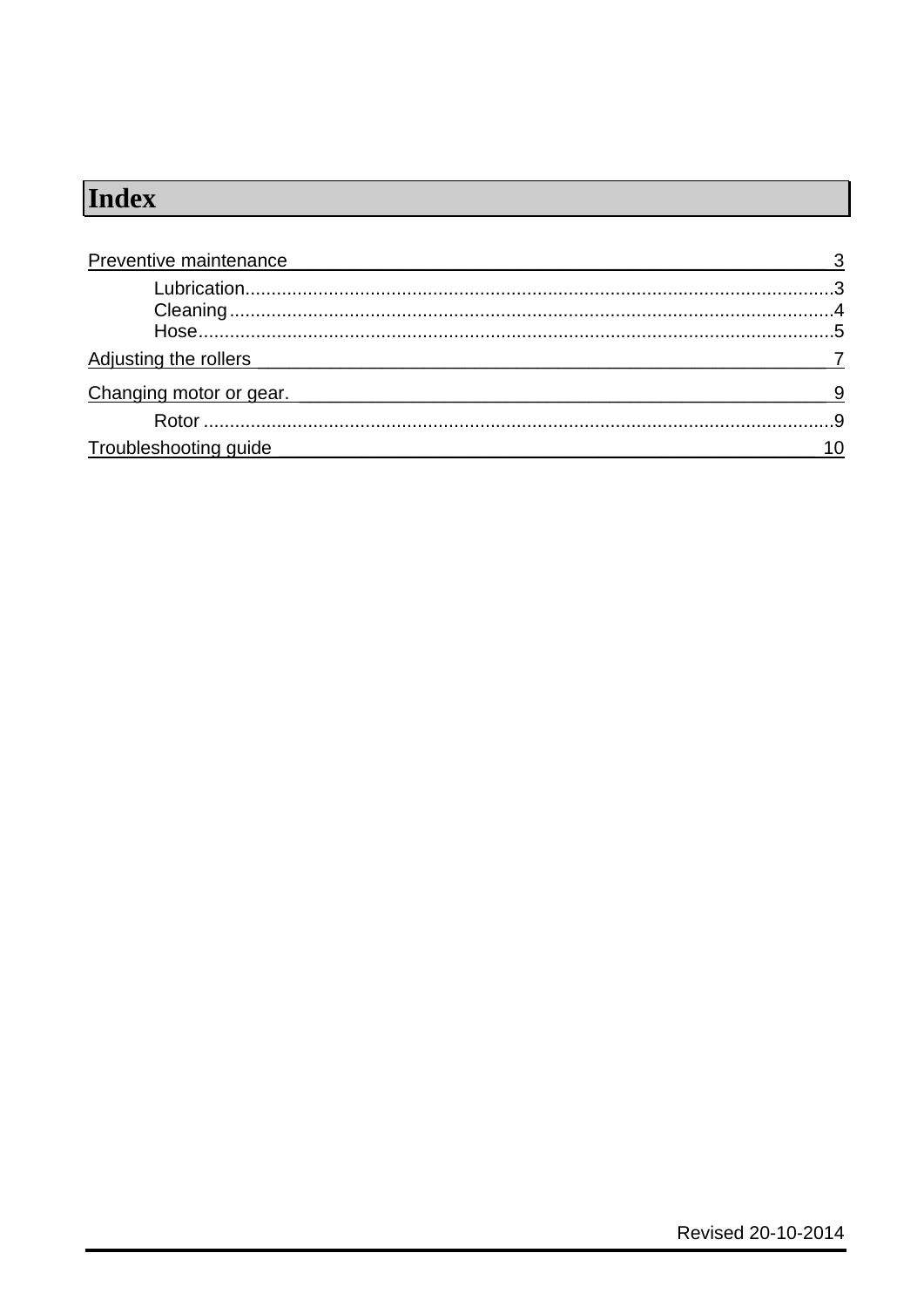## **Preventive maintenance**

The LSM pump is designed to have a minimum of service and maintenance.

A small number of simple preventive measures are, however, needed in order to insure a continous and trouble free run of the pumps.

**Important:** it is very important, that the pump is maintained according to the guide below.

**Warning:** Never clean or repair the pump in service.

When cleaning or by maintenance or repair, the powersupply to the motor has to be disconnected by means of a keylocked switch.

# **Never start the pump without it's front cover ! Danger of crushing!**

### **Lubrication**

#### **Pump:**

The housing of the pump is filled with glycerol in order to lower the friction between the hose and the Roller. The fluid level, should be checked on a weekly basis. This is done by looking through the sightglass in the front of the pump, closest to the ground. In case of low fluid level, add glycerol until the level is in the middle of the sightglass.

#### **Gear:**

#### Pumpsize 10 .. 50

Gearoil should be changed each 6000 hours or every 2. year, whatever apears first. In clean and dustfree Environments the interval can be up to doubled.

#### Pumpsize 65 .. 200

These sizes usually comes with a planetary gear and by these has the following oilchange procedure :

After 100 hours change the oil for the first time.

After this it's recommended to change oil every 2.500 hours or once a year.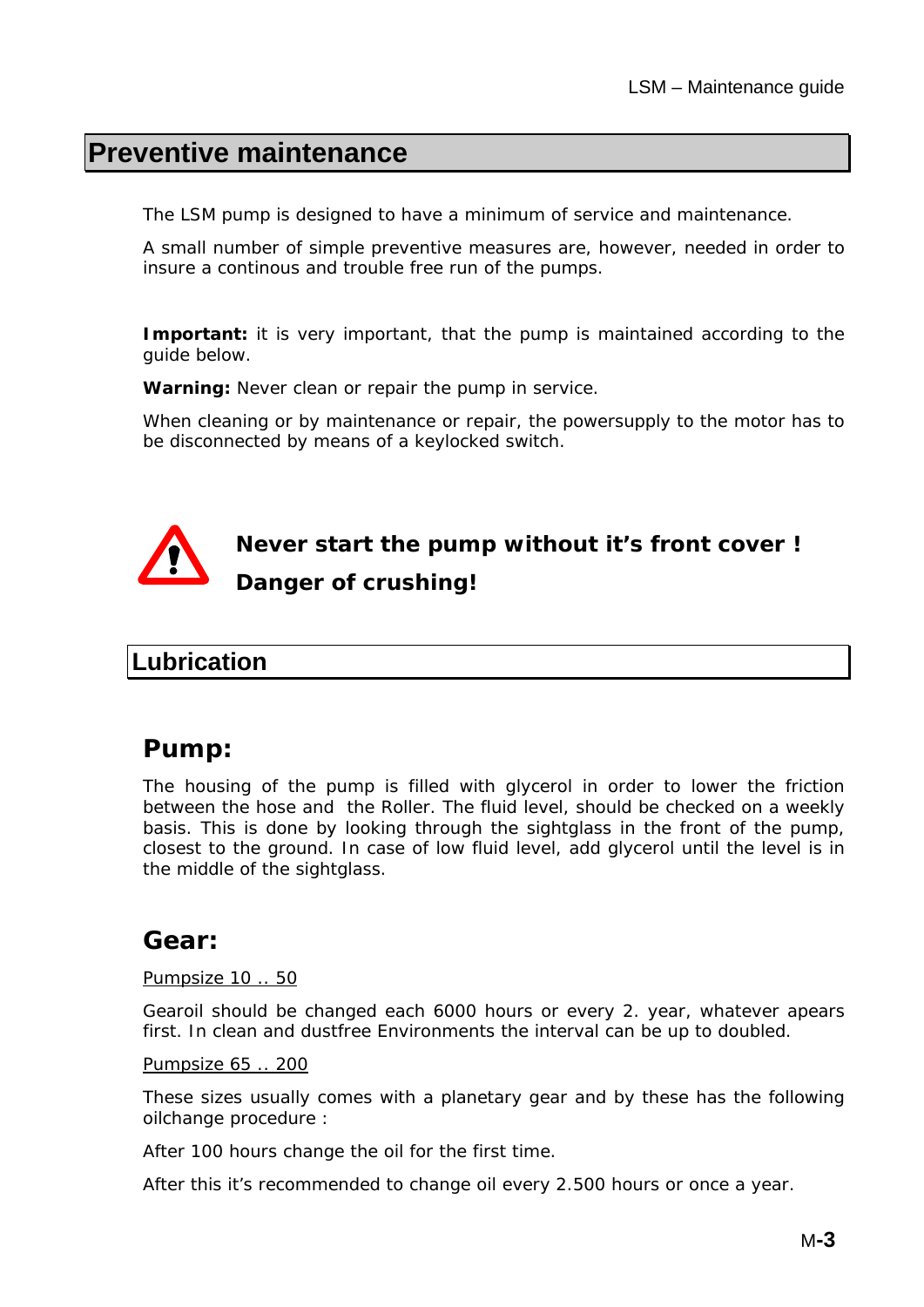LSM pumps recommends the use of synthetic oil in all types of gears :

### **Shell Omala 220**.

## **Variator**:

Planetary gear type : If the pump is fitted with a variator of the planetary gear type, oilchange is recommended after 400 hours and hereafter oilcheck every 1000 hours. No later than after 2000 hours is the oil to be changed.

Flat belt type: This type is practically maintenance free. It's recommended to vary the speed between hi and low on a regular basis within the first 400 hours of use.

**Important:** By both types of variators it's important only to change the speed setting of the variator while the pump is running!

## **Motor:**

At some electrical motors above 30 kW, the bearings has to be greased every 500 hours. This is the case if the motor has greasenibbles.

LSM Pumps recommends the use of synthetic grease with high pressure additives.

## **Cleaning**

### **Motor:**

Check the wiring for rupture or other defects every 6 months. Remove dust on the motor, it prevents efficient cooling of the motor. The cooling fan on the motor also has to be overlooked for any defects.

Please read the instructions of the motorsupplier for further information.

**Warning:** When repairing or lubricating the bearings on the motor, take care to prevent the motor from falling down, when dismantling it.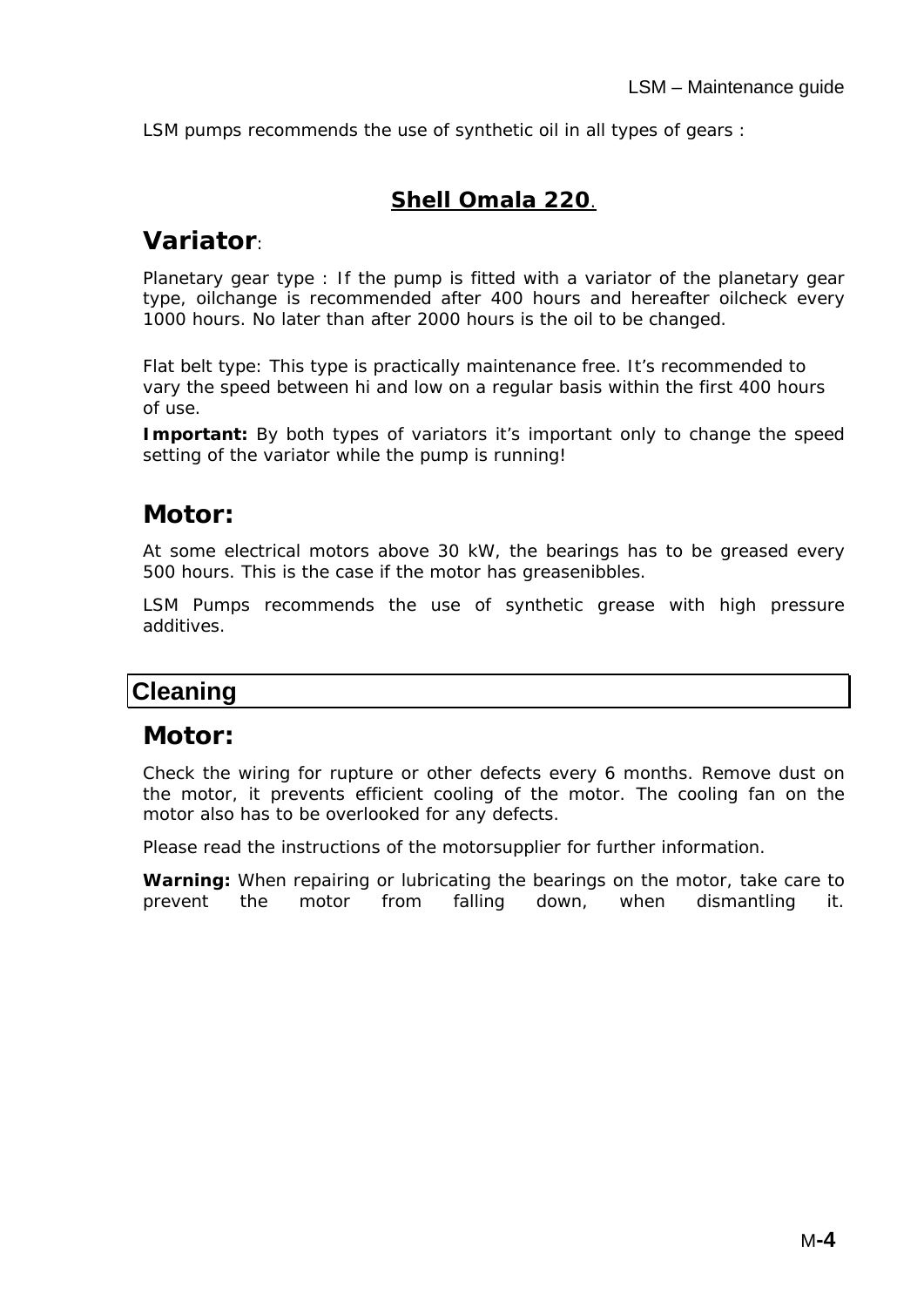#### **Hose**

The hose is checked for wear and signs of begining rupture every 1500 hours.

#### **Important :**

When receiving a new hose from LSM Pumps, the following should be observed :

Inner diameter

Hose material

Length of hose

Wall thickness of the hose (is to be measured with a Vernier gauge and noted down. The thickness is used in adjusting the rollers on the rotor. )

#### **Warning:**

Never atemt to clean or repair the pump while it is in service.

When cleaning or by maintenance or repair, the powersupply to the motor has to be disconnected by means of a keylocked switch.

By potentially hasardous or in other ways dangerous medias, measures has to be taken to insure that the hose is washed through with a media, harmless to man and environment, before the hose is dismantled.

Be aware that there can be a significant pressure difference between the upper and the lower connection point. This can mean that while having vacuum in one connecting pipe there can be a large overpressure in the other connecting pipe.

It is therefore recommended to empty the pipeline going to and from the pump, whenever dismantling the hose.

## **Replacing a hose :**

- Prior to replacing a hose, it is recommended to let the pump run with a media that is harmless to man and environment.
- Empty the lines to and from the pump.
- Disconnect the main Power supply to the pump by a padlock secured repair switch.
- Draw off the Givcerol in the pump housing, through the lowest plug in front of the pump.
- Dismantle the front of the pump.
- Check that the hose is not pressurised.
- Carefully loosen the hose clamps, starting with the ones at the bottom.
- Pull out the hose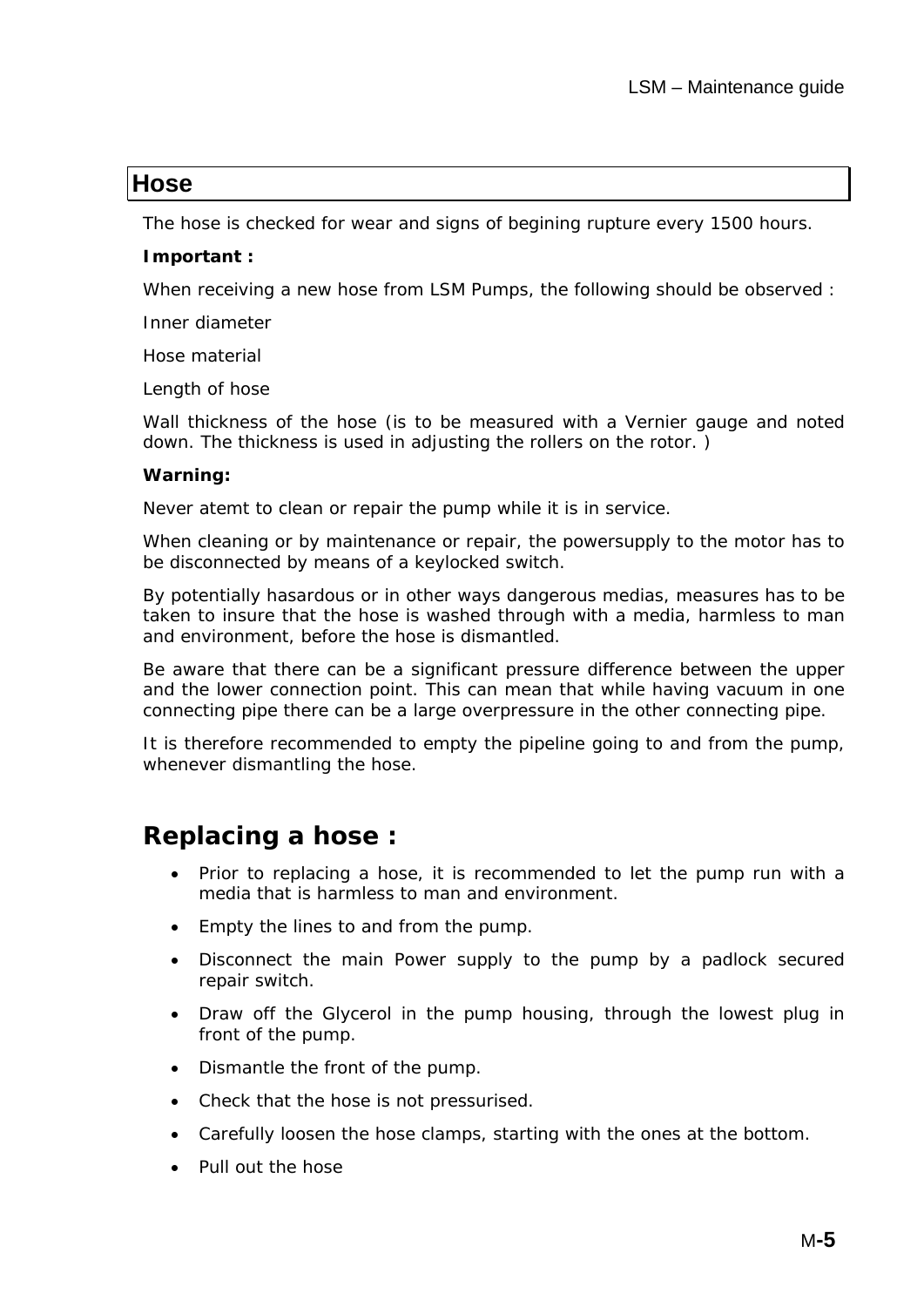- In order to turn the rotor of the pump, dismantle the cover of the electrical motor fan, and turn the fan by hand.
- Check mechanical parts, such as Rollers, bushings and shafts for damage or wear. When ordering spareparts, please make reference to the serial number on the nameplate.
- Check that the replacing hose has the right diameter and length, before mounting it.
- Measure the exact thickness of the hose and note this down. This is needed for adjusting the rollers, see the next section.
- The rollers is adjusted to their right distance to the pump housing, see next section.
- The rotor is turned manually by the fan on the electrical motor, until the roller is at 3 and 9 o'clock.
- The hose is mounted on the connecting studs with hose clamps.
- The rotor is again turned manually, so that the hose can be pressed into place in the bottom of the pump housing.
- The seal on the pump housing is cheked and replaced if needed.
- The front of the pump is mounted.
- Mount the plug where the Glycerol was drawn off.
- Fill the pump housing with Glycerol, up until the middle of the lowest sight glass.
- Check the pump housing for leakage.
- Check the pump for unnormal vibrations and other irregularities such as unnormal noice.
- The pump is cheked for ability to create vacuum.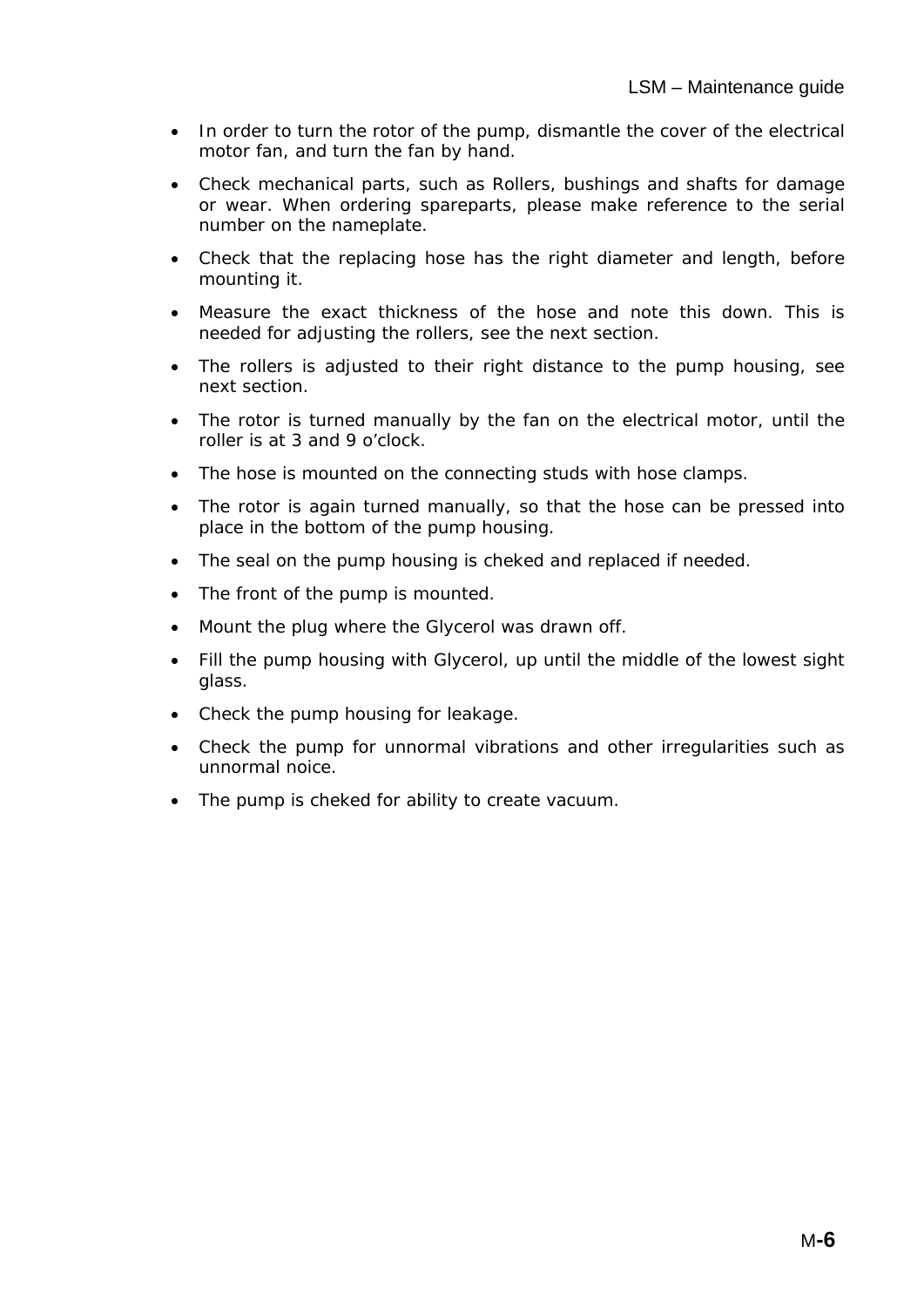## **Adjusting the rollers**

The distance A between the inner surface of the pump, where the hose is supported, and the roller on the rotor is :

### $A = 2 * t - t_1$

(at pressures 0 .. 5 bar)



**Figure 1 Distance between roller and pump housing.** 

When the pressure exeeds 5 bar, subtract  $0.1 * t_1 * P_d$ .

| Variable   Value |                                                    |  |
|------------------|----------------------------------------------------|--|
| A                | Distance from roller to pump housing, see Figure 1 |  |
| t                | Thickness of the hose, see Figure 2                |  |
| $t_1$            | Material dependent scalar, see Table below         |  |
| $P_{d}$          | Nominel working pressure on the pump.              |  |

Example:

Hose thickness  $t = 20,3$  mm

Hose material NBR  $\Rightarrow$  t<sub>1</sub> = 0,5 mm

Working pressure  $P_d = 9$  bar

 $A = 2*20,3 - 0,5 = 40,1$  mm

Subtraction from higher working pressure :

 $0,1*0,5*9 = 0,45$  mm

 $A = 40,1$  mm - 0,45 =  $39,65$  mm

Hosematerial Scalar: **t**<sub>1</sub>

Natural rubber | 1,0 mm

NBR 0,5 mm

EPDM 0,5 mm

#### **Figure 2 Thickness of the hose**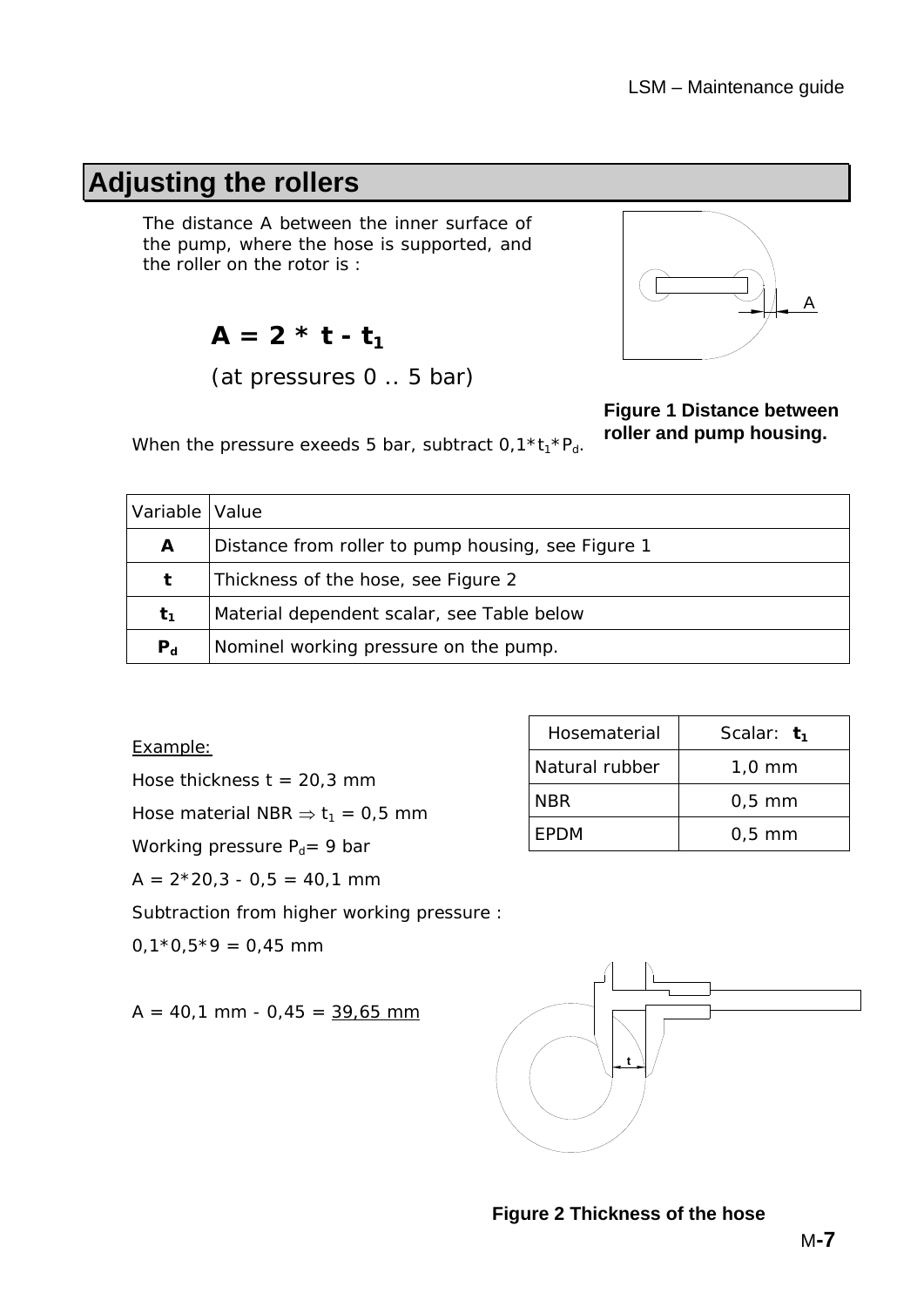LSM50 .. 150



On the smaller rotors, adjusting the rollers is done simply by loosening the screw by the roller, turning the excentrical shaft in the wanted position and then retightening the screw again. The example below is from an LSM 40 pump:

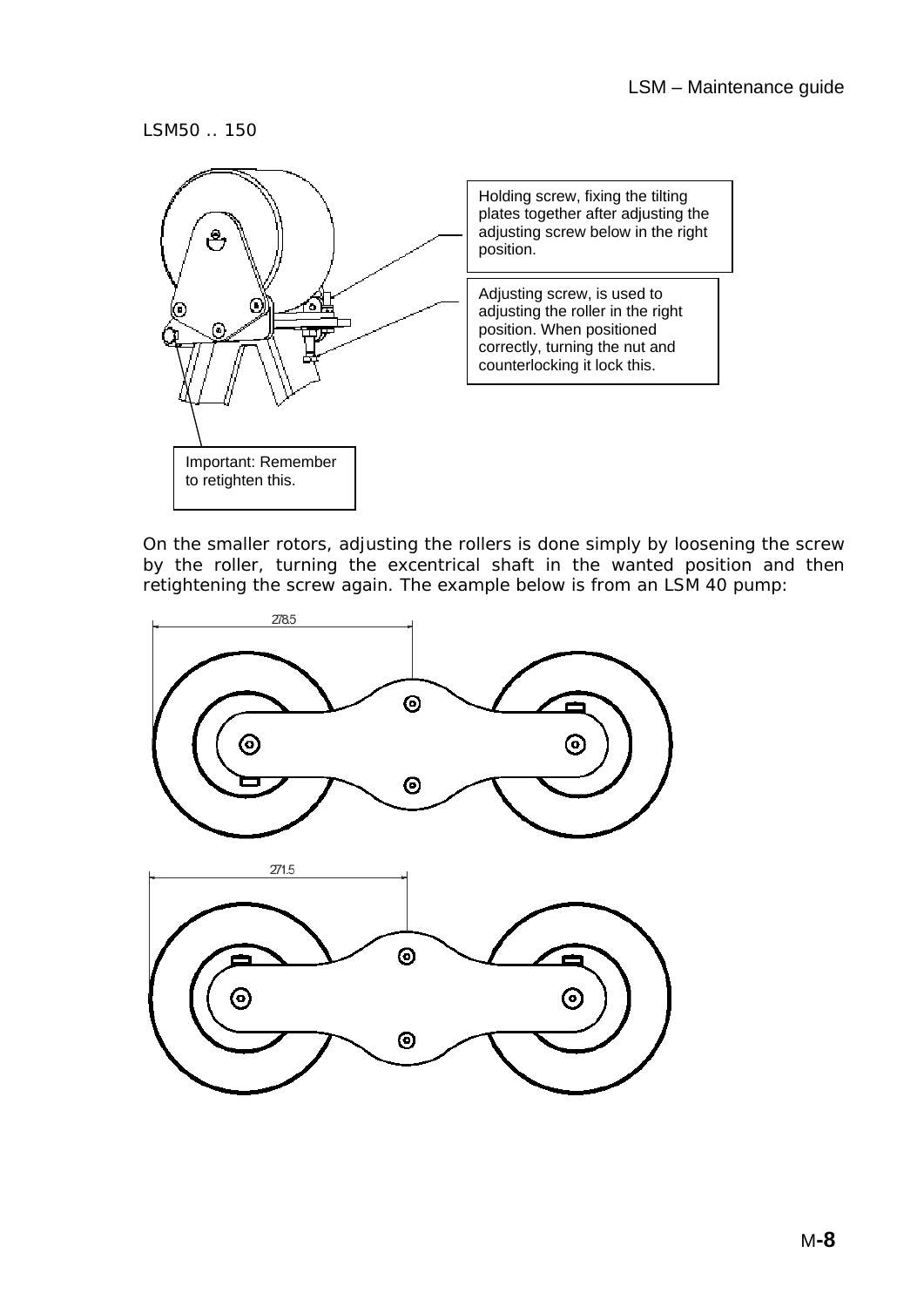## **Changing motor or gear.**

When dismantling the motor or gear, the center of gravity of the pump will be changed drastically.

Before dismanteling a motor or gear, it is important to check that the pump is securely fastend to its underlying support.

To dismantle the gear, it is in many cases nessasary to dismantle the rotor first.

#### **Rotor**

A large part of the rotors in the LSM Pumps has a Taperlock bushing between the gearshaft and the rotor. This is a description of how to install and remove these:

#### To install

- 1. Clean shaft, bore and outside of bush, and bore of hub. Remove any oil, laquer or dirt. Place bush in hub and match half holes to make complete holes (each complete hole will be threaded on one side only).
- 2. Oil thread and point of set screws, or thread and under head of screws loosely in holes that are threaded on hub side.
- 3. Make sure bush is free in hub. Slip assemply onto shaft and locate in position desired.
- 4. Tighten screws alternaely and evenly until all are pulled up vevry tighty. Use a piece af pipe on a wrench to increase leverage (See table for wrench torque).
- 5. Hammer against large end af bush using hammer and block or sleeve to avoid damage. Screws can now be turned a little more using the specified wrench torque. Repeat this alternate hammering and screw re-tightning until the specified wrench torque no longer turns the screws after hammering. Fill other holes with grease to exclude dirt.

#### To Remove

1. Remove all screws. Oil thred and point of set screws, or thread and under head of cap screws.

|            | Taperlock | Wrench   |  |  |
|------------|-----------|----------|--|--|
| <b>LSM</b> | bush      | torque   |  |  |
| 100        | 4040      | 192.1 Nm |  |  |
| 80         | 3020      | 90.4 Nm  |  |  |
| 65         | 3020      | 90.4 Nm  |  |  |
|            | 2517      | 48.6 Nm  |  |  |

2. Insert screws in holes that are threaded on bush side. In sizes where washers are found under screw heads, be sure to use

these washers. Note that one screw in each hub is left and is not used in this loosening operation.

3. Tighten screws alternately until bush is loosened in hub. If bush does not loosen immediately, tab on hub.